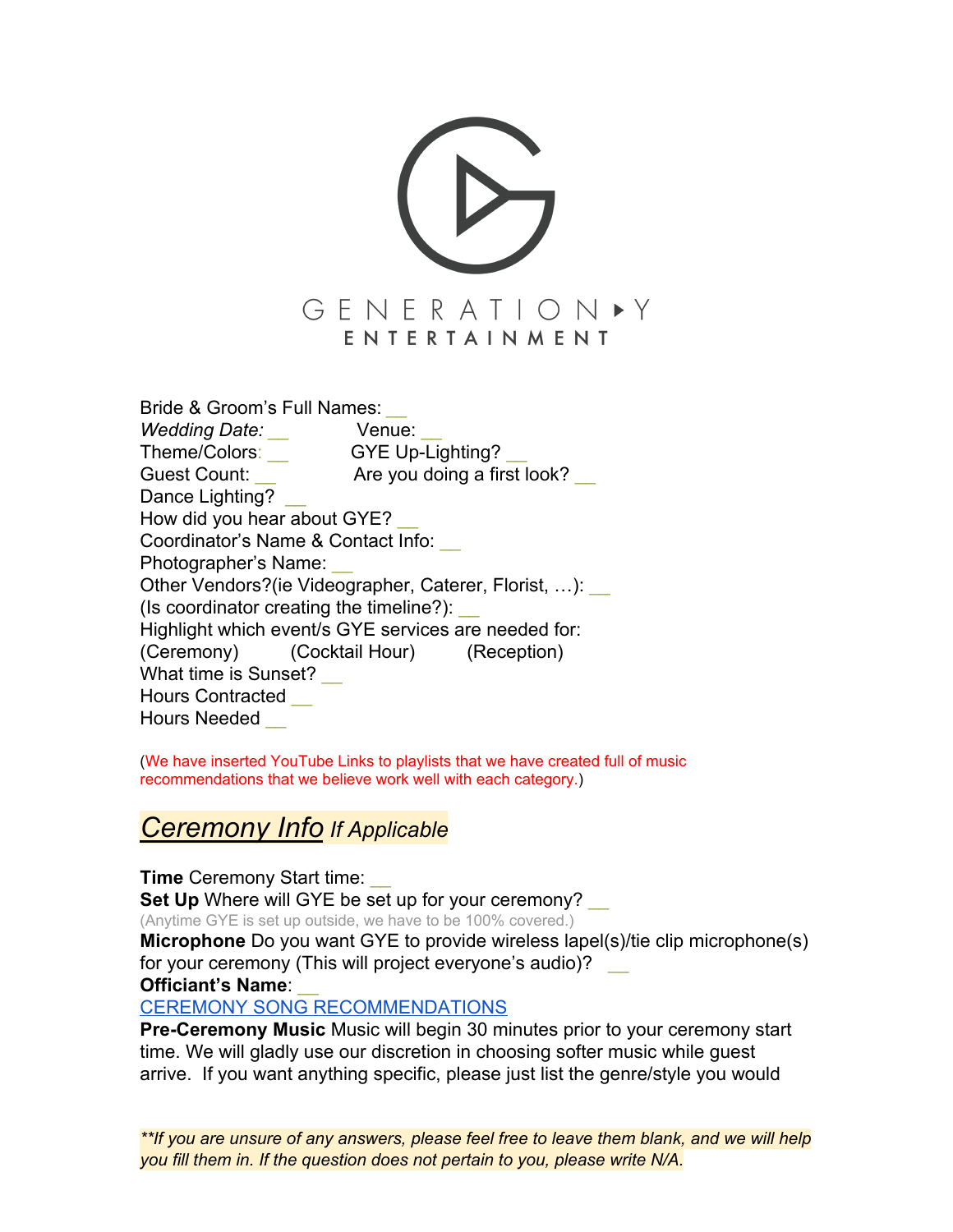like. *Or* list 3-5 specific songs, maximum, that you would like played at this time, and GYE will capture your genre based on these songs.

**Processional Song** *If Applicable* (Plays as Mothers, Grandmothers, etc. are escorted down the aisle.) **Bridal Party's Song**: \_\_ **Bride's Song:** \_\_ **Reader of poems/bible verse: \_\_ Rose/Sand Ceremony Song** *If Applicable***: \_\_\_** (If you are having a sand or rose ceremony, we recommend playing a song if your officiant will NOT be talking at this time. If he or she WILL be talking at this time, you will not need a song.)

**Recessional Song** (After "I DO"): \_\_ [RECOMMENDATIONS](https://www.youtube.com/playlist?list=PLt6puvqZyJp3jJR_IIPv1cLbR5xVG5tnH)

## *Cocktail Hour Info If Applicable*

**Set Up** Where will GYE be set up for your cocktail hour? (Anytime GYE is set up outside, we have to be 100% covered.)

**Cocktail Hour/Dinner Music** Please just list the genre/style you would like, *or* list 5-10 songs, maximum, that you would like played at this time, and GYE will capture your genre based on these songs.

**Cocktail Hour Announcements** GYE will always keep your guests informed on your wedding day. Please list any *specific* announcements you would like GYE to make during your cocktail hour Ex: Open bar, cash bar, served appetizers, photo booth, guest book, seating chart, party favors, corn hole, giant jenga, etc. \_\_\_

# *Reception Info*

**Order of Events:** (Please number 1 through 9 & feel free to add additional events [ie. shoe game, anniversary dance, etc.])

\_\_Introductions

- \_\_First Dance
- \_\_Father/Daughter Dance
- \_\_Mother/Son Dance
- \_\_Blessing/Dinner
- \_\_Toasts
- \_\_Cake Cutting
- \_\_Bouquet/Garter Toss
- Last Dance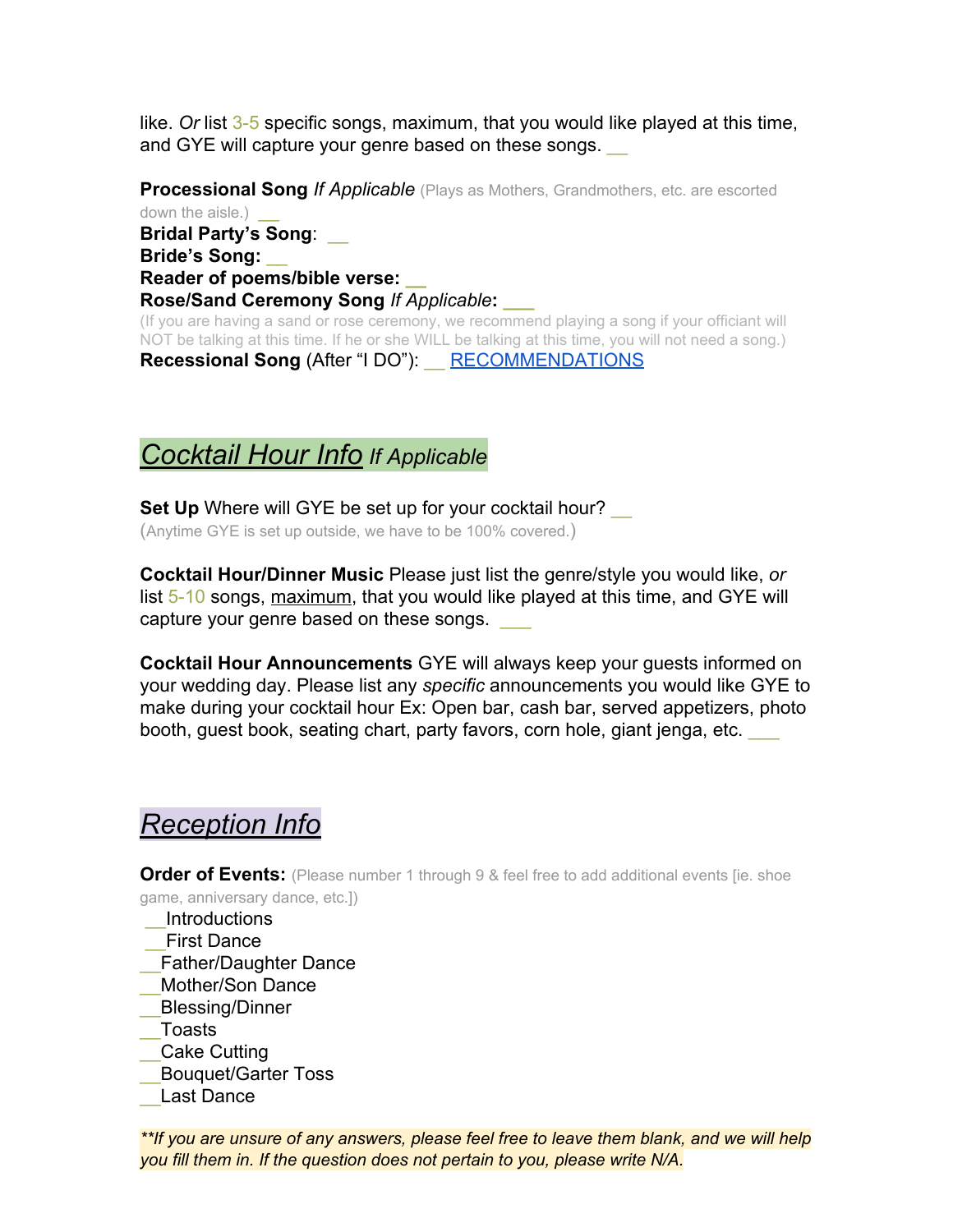### Set Up Where will GYE be set up for your reception?

(Anytime GYE is set up outside, we have to be 100% covered.)

**Seating** Will there be assigned seating, reserved tables, etc?

(We respectfully recommend not placing elderly guests close to the DJ booth/speakers.)

### **Bridal Party Introduction Song**: \_\_ [RECOMMENDATIONS](https://www.youtube.com/playlist?list=PLt6puvqZyJp3jJR_IIPv1cLbR5xVG5tnH)

**Bridal Party Names:** (Please place in order of introduction to reception. Feel free to include nicknames. It flows more smoothly if you do not include the Last Name but we will announce them exactly how you list them here.)



# **Bride & Groom Introduction Song:** \_\_\_ [RECOMMENDATIONS](https://www.youtube.com/playlist?list=PLt6puvqZyJp3jJR_IIPv1cLbR5xVG5tnH)

Mr. & Mrs.

(Exactly how you would like to be introduced and don't worry about tradition. ie: Mr. & Mrs. Timmy & Sally Smith, Mr. & Mrs. Smith, etc...)

**First Dance Song:** \_\_ [RECOMMENDATIONS](https://www.youtube.com/playlist?list=PLt6puvqZyJp3-DBldBe7vNJhvGG8zFV98) **Father/Daughter Dance Song:** \_\_ [RECOMMENDATIONS](https://www.youtube.com/playlist?list=PLt6puvqZyJp1QBtPSWCSMtkQGbeDXW1-s) Father of the Bride's Name: **Mother/Son Dance Song:** \_\_ [RECOMMENDATIONS](https://www.youtube.com/playlist?list=PLt6puvqZyJp3CglhtRAgZUUgBYVhCPXNq) Mother of the Groom's Name:

### **Are you okay with GYE shortening these songs?** \_\_

(We like to inform each couple that every minute that you are slow dancing feels like 3-5 minutes and may get awkward. We can either use our discretion by fading the songs out when we see appropriate; you can just look at us during the dance when you are ready for us to fade; or you can inform us prior to the wedding of an exact time to fade. Feel free to explain in detail of what you would like us to do below.)

#### **Blessing** Who will be saying the blessing: **Dinner** How will dinner be served: \_\_

(Buffet style, Plated, Stations, etc.) Vendor Meal (yes/no)**: \_\_** (Always Appreciated, Never Required)

#### **Toasts** Who will be toasting: \_\_

(We never recommend having an open mic during this time. It always results in at least 1-2 guest that you do not want speaking and/or children making speeches. We recommend you to choose exactly who you want to make the toasts.)

Will it be a champagne toast?: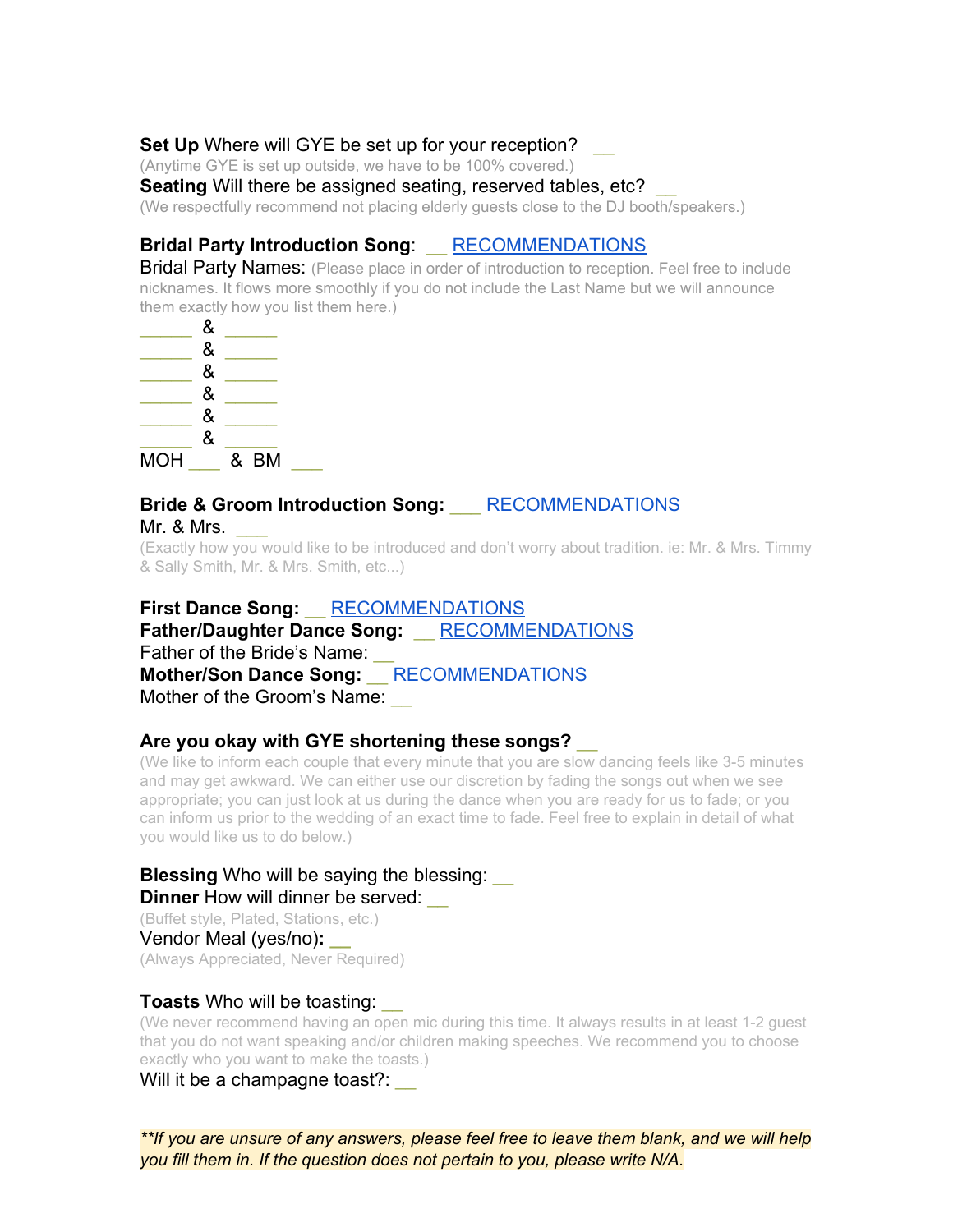**Cake Cutting Song**: \_\_ [RECOMMENDATIONS](https://www.youtube.com/playlist?list=PLt6puvqZyJp3sKbR2Ut4psUGvTM5kYLZC) Where will the cake be located & how will it be served:

**Bouquet Toss Song**: \_\_ [RECOMMENDATIONS](https://www.youtube.com/playlist?list=PLt6puvqZyJp39dojpOzi7PGO9_jZffL_x) **Garter Fetch Song:** \_\_ [RECOMMENDATIONS](https://www.youtube.com/playlist?list=PLt6puvqZyJp0MaF4W5ZpxGTXl3Gm7Hx9X) **Garter Toss Song:** \_\_ [RECOMMENDATIONS](https://www.youtube.com/playlist?list=PLt6puvqZyJp0MaF4W5ZpxGTXl3Gm7Hx9X)

**Last Group Dance: \_\_** [RECOMMENDATIONS](https://www.youtube.com/watch?v=1k8craCGpgs&list=PLt6puvqZyJp3TRyOHmfc7YLfgWK1QNnJz)

(we always encourage that you pick an upbeat song that most of your guest will sing along to since this will be what your guest remember most about the reception/dancing - PLEASE REACH OUT IF YOU NEED RECOMMENDATIONS) *If Applicable* **Intimate Last Dance Song:** \_\_ [RECOMMENDATIONS](https://www.youtube.com/playlist?list=PLt6puvqZyJp3-DBldBe7vNJhvGG8zFV98) What kind of send-off will you have:

End Time:

**\*GYE Tip:** *It has been proven that at weddings, more guests will dance if the Bride & Groom are on the dance floor.*

GYE will create a custom playlist for your wedding. Give us an idea of the genre you like (Ex: Top 40, 90's Alternative, 2000's rap, EDM, Country, etc.), as well as the genre you do not like. We do not recommend playing very many slow songs, as they have a tendency to bring the mood down.

### **Music Selection During Dancing**

**List 5-10 must play dance songs + 3-5 must play artists/genres (***Please do not* give us a list of more than 10 MUST PLAY songs, as this limits our ability to adapt to a live audience. A huge advantage to having a live DJ is that he or she can play off of the crowd.):

**List DO NOT PLAY dance songs + artists (***You can list as many songs <sup>+</sup> artists as you hate.***):**\_\_\_

**How do you feel about playing older music for the older guest? (***i.e.- Shout by The Isley Brothers, Ain't too proud to beg by Temptations, I want you back by Jackson 5, September by EWF, Play that funky music white boy by Wild Cherry***):**\_\_\_

**How do you feel about Michael Jackson? Whitney Houston?:**\_\_\_

**How do you feel about 80-90's Throwback Hip Hop? (***i.e.- This is how we do it by Montell Jordan, Jump around by House of Pain, It's tricky by Run DMC***):**\_\_\_

**How do you feel about 2000's Throwback Hip Hop? (***i.e.- Yeah by Usher, Low by Flo Rida, Crazy in love by Beyonce***):**\_\_\_